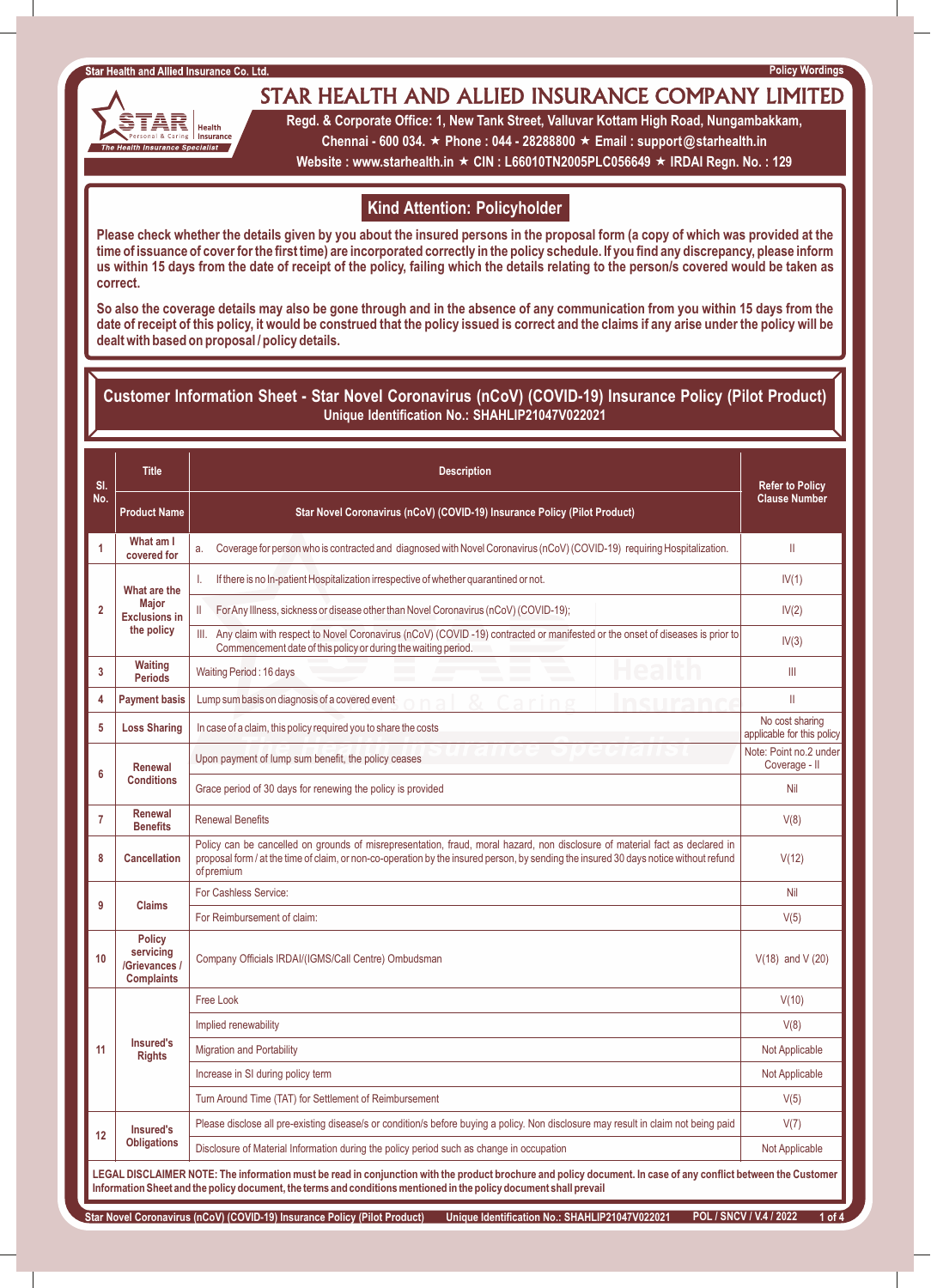AR

The Health Insurance Specialist

Health Insurance

# STAR HEALTH AND ALLIED INSURANCE COMPANY LIMITED

**Regd. & Corporate Office: 1, New Tank Street, Valluvar Kottam High Road, Nungambakkam,** 

**Chennai - 600 034.** « **Phone : 044 - 28288800** « **Email : support@starhealth.in** 

**Website : www.starhealth.in ★ CIN : L66010TN2005PLC056649 ★ IRDAI Regn. No. : 129** 

## **STAR NOVEL CORONAVIRUS (NCOV) (COVID-19) INSURANCE POLICY (PILOT PRODUCT) Unique Identification No.: SHAHLIP21047V022021**

## **PREAMBLE**

The proposal, declaration, enrolment form and other documents given by the Proposer and/or Insured Person shall be the basis of this Contract and is deemed to be incorporated herein.

## **I. DEFINITIONS**

#### **STANDARD DEFINITIONS**

**Condition Precedent:** Condition Precedent means a policy term or condition upon which the Insurer's liability under the policy is conditional upon.

**Disclosure to information norm:** The policy shall be void and all premium paid thereon shall be forfeited to the Company in the event of misrepresentation, mis-description or non-disclosure of any material fact.

**Hospital:** A hospital means any institution established for *in-patient care* and *day care treatment* of illness and/or injuries and which has been registered as a hospital with the local authorities under Clinical Establishments (Registration and Regulation) Act 2010 or under enactments specified under the Schedule of Section 56(1) of the said act **Or**  complies with all minimum criteria as under:

- i) has qualified nursing staff under its employment round the clock;
- ii) has at least 10 in-patient beds in towns having a population of less than 10,00,000 and at least 15 in-patient beds in all other places;
- iii) has qualified medical practitioner(s) in charge round the clock;
- iv) has a fully equipped operation theatre of its own where surgical procedures are carried out;
- v) maintains daily records of patients and makes these accessible to the insurance company's authorized personnel;

**Hospitalization:** Hospitalization means admission in a Hospital for a minimum period of 24 consecutive *'In-patient Care'* hours except for specified procedures/ treatments, where such admission could be for a period of less than 24 consecutive hours.

**Medical Practitioner:** Medical Practitioner means a person who holds a valid registration from the Medical Council of any State or Medical Council of India or Council for Indian Medicine or for Homeopathy set up by the Government of India or a State Government and is thereby entitled to practice medicine within its jurisdiction; and is acting within its scope and jurisdiction of license.

**Pre-Existing Disease:** Pre-existing Disease means any condition, ailment, injury or disease:

a) That is/are diagnosed by a physician within 48 months prior to the effective date of the policy issued by the insurer or its reinstatement

or

b) For which medical advice or treatment was recommended by, or received from, a physician within 48 months prior to the effective date of the policy issued by the insurer or its reinstatement

#### **SPECIFIC DEFINITIONS**

**Company** means Star Health and Allied Insurance Company Limited

**Diagnosis** means diagnosis by a registered medical practitioner, supported by clinical, radiological, histological, histo-pathological and laboratory evidence and also surgical evidence wherever applicable, acceptable to the Company.

**In-Patient** means an Insured Person who is admitted to Hospital and stays there for a minimum period of 24 hours for the sole purpose of receiving treatment

**Insured Person**means the name/s of persons shown in the Schedule

**Novel Coronavirus (nCoV) (COVID19)** as defined by World Health Organization is a new strain that has not been previously identified in humans.

**Waiting Period:** Waiting period refers to the period during which the Company shall not be liable to make any payment for any claim which occurs or where the signs and/ or the symptoms of illness/ condition for the claim has occurred.

#### **II. COVERAGE**

In consideration of the premium paid, subject to the terms, conditions, exclusions and definitions contained herein the Company agrees as under.

If during the period stated in the Schedule the insured person shall contract and is diagnosed with **Novel Coronavirus (nCoV) (COVID19)**, requiring Hospitallization, then Company will pay the sum insured stated in the schedule.

#### **Note**

- 1. Payment will be made only on Hospitalisation and report of Positive diagnosis for **Novel Coronavirus (nCoV) (COVID19)**from Government Authorised Centre.
- 2. Insurance under this policy shall cease upon payment of lump-sum

#### **III WAITING PERIOD**

An initial waiting period of 16 days is applicable from the date of commencement of this **Insurance** 

#### **IV. EXCLUSIONS**

- The Company shall not be liable to make any payment under this Policy:-
- 1. If there is no In-patient Hospitalization irrespective of whether quarantined or not.
- 2. For Any Illness, sickness or disease other than**Novel Coronavirus (nCoV) (COVID-19);**
- 3. Any claim with respect to **Novel Coronavirus (nCoV) (COVID-19)** contracted or manifested or the onset of diseases is prior to Commencement date of this policy or during the waiting period.

#### **V. CONDITIONS**

- **1.** No payment under this policy shall be made if the insured person travels outside India during the currency of the policy.
- **2.** The premium payable under this policy shall be payable in advance. No receipt of premium shall be valid except on the official form of the company signed by a duly authorized official of the company. The due payment of premium and the observance and fulfillment of the terms, provision, conditions and endorsements of this policy by the Insured Person, in so far as they relate to anything to be done or complied with by the Insured Person, shall be a condition precedent to any liability of the Company to make any payment under this policy. No waiver of any terms, provisions, conditions, and endorsements of this policy shall be valid unless made in writing and signed by an authorized official of the Company
- **3. Observance of terms and conditions:** The due observance and fulfillment of the terms, conditions and endorsement of this Policy in so far as they relate to anything to be done or complied with by the Insured Person, shall be a condition precedent to any liability of the Company to make any payment under this Policy.
- **4. Notification of Claim:** Upon the happening of any event, which may give rise to a valid claim under this policy, notice with full particulars shall be sent to the Company within 15 days from the date of occurrence of the event / diagnosis of **Novel Coronavirus (nCoV) (COVID-19)**
- **5. Submission of Documents:** The Insured Person or person(s) claiming on behalf of the Insured Person shall submit within 15 days of notification of claim, the filled and signed claim form and all relevant documents, information medical records and any other information/ documents the Company may request, to establish the Claim made **Such documents include but not limited to the following:-**
	- Claim Form duly completed and signed
	- Diagnostic test confirming positive existence of **Novel Coronavirus (nCoV) (COVID-19)**from Government authorized centers.
	- Copy of Aadhaar Card or any other Government issued ID card.

The company may examine and relax the time limits mentioned in condition 4 & 5 depending upon the merits of the Case.

The Company shall pay interest as per Insurance Regulatory and Development Authority of India (Protection of Policyholders' Interests) Regulations, 2017, in case of delay in payment of an admitted claim under the Policy

**Note:** Call the 24 hour help-line for assistance - 1800 425 2255 / 1800 102 4477, Senior Citizens may call at 044-40020888

- **6.** Any medical practitioner authorized by the company shall be allowed to examine the Insured Person/s when and as often as the same may reasonably be required on behalf of the Company at the Company's cost.
- **7.** The Company shall not be liable to make any payment under the policy in respect of any claim if information furnished at the time of enrolment of Insured person is found to be incorrect or false or such claim is in any manner fraudulent or supported by any fraudulent means or device, misrepresentation whether by the Insured Person or by any other person acting on his behalf.
- **8. Renewal:** This policy is offered on a pilot basis. Therefore renewal under this policy shall be upto the time the pilot product is offered.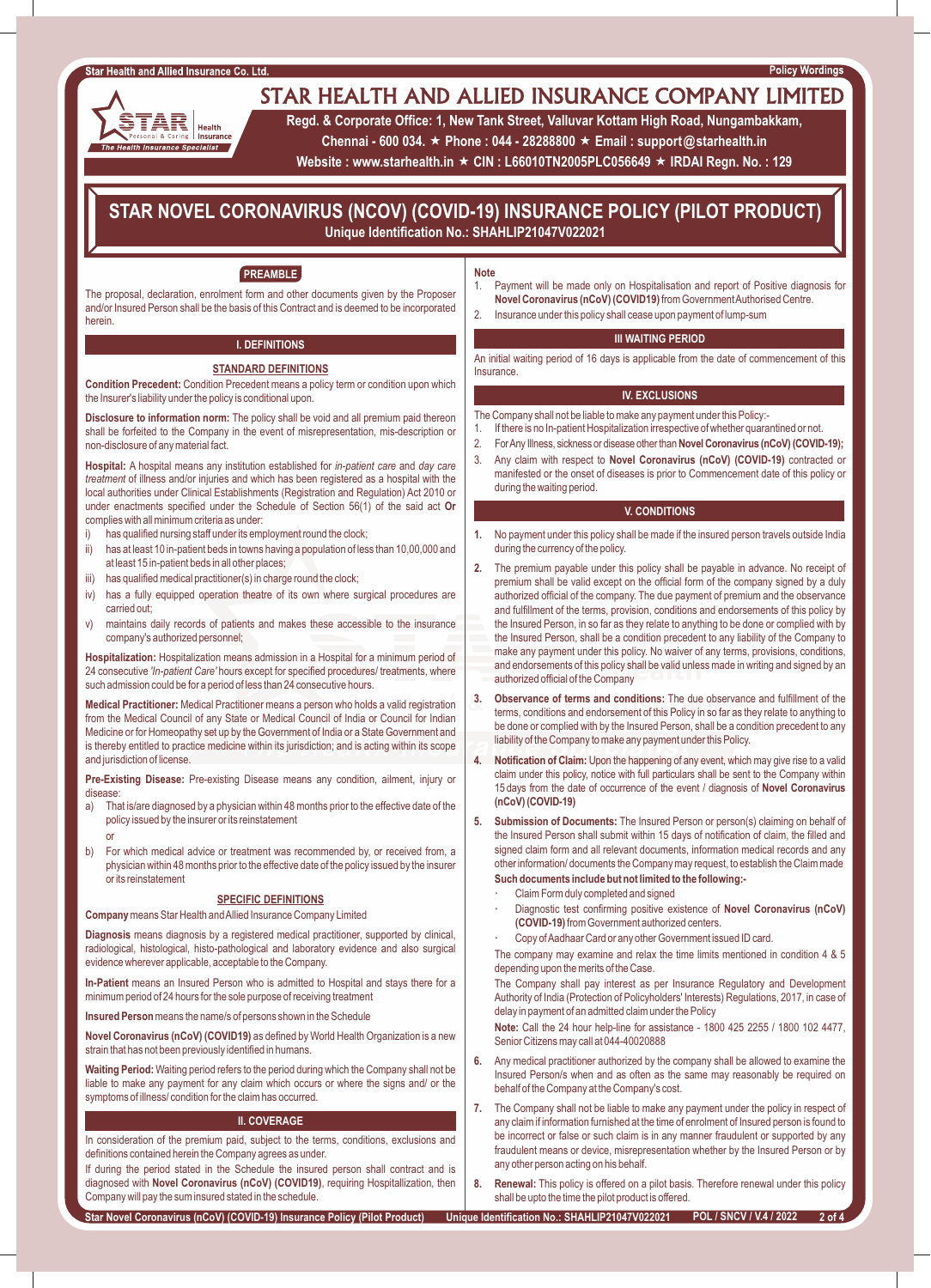#### Star Health and Allied Insurance Co. Ltd.

The Company may withdraw the product at any time in case it is found unviable to continue. In the event of the Company withdrawing the product the insured will be intimated three months in advance prior to their renewal due date and the insured person shall be offered a suitable alternate product as decided by the Company with the specific exclusion of the disease / condition for which the pilot product was introduced and the coverage will be subject to the terms and conditions of the alternate product. Credit period shall be provided for time bound waiting period in the alternate product for the duration the pilot product policy was in force.

- **9. Modification of the terms of the policy:** The Company reserves the right to modify the policy terms and conditions or modify the premium of the policy as duly approved of the Competent Authority. In such an event the Proposer will be intimated three months in advance.
- **10. Free Look Period:** At the time of inception of the policy, the Insured will be allowed a period of 15 days from the date of receipt of the policy to review the terms and conditions of the policy and to return the policy if not acceptable. In such a case , the premium refund shall be as follows :

If the Insured has not made any claim during the free look period, the Insured shall be entitled to –

- 1. a refund of the premium paid less any expenses incurred by the Insurer on medical examination of the insured persons and the stamp duty charges
- or
- 2. where the risk has already commenced and the option of return of the policy is exercised by the policy holder, a deduction towards the proportionate risk premium for period on cover
	- or
- 3. where only a part of the insurance coverage has commenced, such proportionate premium commensurate with the insurance coverage during such period.
- 4. Free look period shall not be applicable at the time of renewal.
- **11. Disclosure to information norms:** The policy shall become void and all premium paid hereon shall be forfeited to the Company, in the event of non disclosure of any material fact and/or mis-representation, fraud, moral hazard, mis description as declared in the proposal form and/or claim form at the time of claim
- **12. Cancellation**: The Company may cancel this policy on grounds of non co-operation of the insured by sending the Insured 30 days notice by registered letter at the Insured person's last known address in which case the refund of premium will be on pro-rata basis. The insured may at any time cancel this policy and in such event the Company shall allow refund after retaining premium at Company's short Period rate only (table given below) provided no claim has occurred up to the date of cancellation

| Period on risk     | Rate of premium to be retained |  |
|--------------------|--------------------------------|--|
| Up to 3 months     | 85% of the policy premium      |  |
| Exceeding 3 months | Full policy premium            |  |

- **13. Automatic Termination of Insurance** : The insurance provided in respect of each relevant person insured under this policy shall automatically terminate at the earlier of the following events
	- upon the Insured Person's death or
	- upon payment of 100% Sum Insured
	- on the expiry date shown in the policy schedule.
- **14. Arbitration** : If any dispute or difference shall arise as to the quantum to be paid under this policy (liability being otherwise admitted) such difference shall independently of all other questions be referred to the decision of a sole arbitrator to be appointed in writing by the parties to the dispute/difference, or if they cannot agree upon a single arbitrator within 30 days of any party invoking arbitration, the same shall be referred to

**Policy Wordings** 

It is clearly agreed and understood that no difference or dispute shall be referable to arbitration, as hereinbefore provided, if the Company has disputed or not accepted liability under or in respect of this policy.

It is hereby expressly stipulated and declared that it shall be a condition precedent to any right of action or suit upon this policy that the award by such arbitrator/ arbitrators of the amount of the loss or damage shall be first obtained.

It is also further expressly agreed and declared that if the Company shall disclaim liability to the Insured for any claim hereunder and such claim shall not, within three years from the date of such disclaimer have been made the subject matter of a suit in a Court of Law, then the claim shall for all purposes be deemed to have been abandoned and shall not thereafter be recoverable hereunder.

**15.** All claims under this policy shall be payable in Indian currency. All medical /surgical treatments under this policy shall have to be taken In India.

#### **16. Important Note:**

- a) The Policy Schedule and Endorsement are to be read together with the policy clause and any word or such meaning wherever it appears shall have the meaning as stated in the Act / Indian Laws
- The terms, conditions and exceptions that appear in the Policy or in any Endorsement are part of the contract, must be complied with. Failure to comply may result in the claim being denied.
- The attention of the policy holder / Insured Person is drawn to our website www.starhealth.in for anti fraud policy of the company for necessary compliance by all stake holders
- **17. Policy disputes**: Any dispute concerning the interpretation of the terms, conditions, limitations and/or exclusions contained herein is understood and agreed to by both the Insured and the Company to be subject to Indian Law.
- **18. Notices** Any notice, direction or instruction given under this policy shall be in writing and delivered by hand, post, or facsimile/email to Star Health and Allied Insurance Company Limited, No1, New Tank Street, Valluvar Kottam High Road, Nungambakkam, Chennai-600034. Toll free no: 1800-425-2255 / 1800-102-4477 email: **support@starhealth**.

**Notice** and instructions will be deemed served 7 days after posting or immediately upon receipt in the case of hand delivery, facsimile or e-mail.

- **19. Customer Service** : If at any time the Insured Person requires any clarification or assistance, he/she may contact No.1, New Tank Street, Valluvar Kottam High Road, Nungambakkam, Chennai 600034, during normal business hours or Toll free number 1800-425-2255 /1800-102-4477
- **20. Grievances:** In case the Insured Person is aggrieved in any way, he/she may contact the Company at the specified address, during normal business hours.

**Grievance Department,** 4th Floor, Balaji Complex, No.15, Whites Lane, Whites Road, Royapettah, Chennai-600014 or Call 044-69006900 or Send e-mail to **gro@starhealth.in, grievances@starhealth.in**. Senior Citizens may call 044-69007500

In the event of the following grievances:

- a. any partial or total repudiation of claims by the Company
	- b. any dispute in regard to premium paid or payable in terms of the policy;
	- c. any dispute on the legal construction of the policies in so far as such disputes relate to claims;
	- d. delay in settlement of claims;
	- non-issuance of any insurance document to customer after receipt of the premium

The insured person may approach the Insurance Ombudsman at the address given below, within whose jurisdiction the branch or office of Star Health and Allied Insurance Company Limited or the residential address or place of the Insured Person is located.